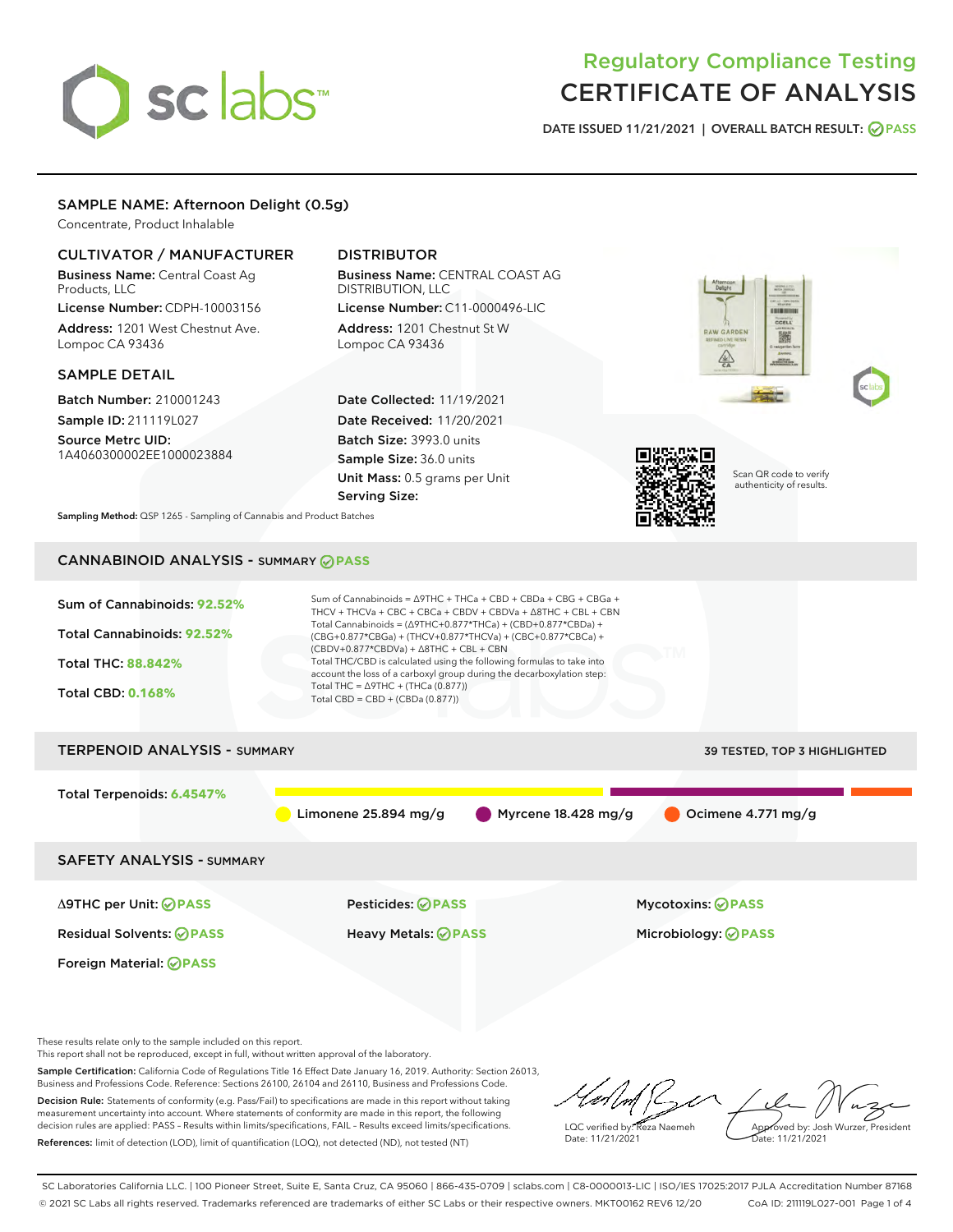



AFTERNOON DELIGHT (0.5G) | DATE ISSUED 11/21/2021 | OVERALL BATCH RESULT: 2 PASS

# CANNABINOID TEST RESULTS - 11/20/2021 @ PASS

Tested by high-performance liquid chromatography with diode-array detection (HPLC-DAD). **Method:** QSP 1157 - Analysis of Cannabinoids by HPLC-DAD

#### TOTAL CANNABINOIDS: **92.52%**

Total Cannabinoids (Total THC) + (Total CBD) + (Total CBG) + (Total THCV) + (Total CBC) + (Total CBDV) + ∆8THC + CBL + CBN

TOTAL THC: **88.842%** Total THC (∆9THC+0.877\*THCa)

TOTAL CBD: **0.168%** Total CBD (CBD+0.877\*CBDa)

TOTAL THCV: 1.26% Total THCV (THCV+0.877\*THCVa)

> TOTAL CBC: ND Total CBC (CBC+0.877\*CBCa)

TOTAL CBG: 2.067% Total CBG (CBG+0.877\*CBGa)

TOTAL CBDV: ND Total CBDV (CBDV+0.877\*CBDVa)

| <b>COMPOUND</b>  | LOD/LOQ<br>(mg/g)          | <b>MEASUREMENT</b><br><b>UNCERTAINTY</b><br>(mg/g) | <b>RESULT</b><br>(mg/g) | <b>RESULT</b><br>(%) |
|------------------|----------------------------|----------------------------------------------------|-------------------------|----------------------|
| <b>A9THC</b>     | 0.06 / 0.26                | ±30.562                                            | 888.42                  | 88.842               |
| <b>CBG</b>       | 0.06/0.19                  | ±0.814                                             | 20.67                   | 2.067                |
| <b>THCV</b>      | 0.1 / 0.2                  | ±0.63                                              | 12.6                    | 1.26                 |
| <b>CBN</b>       | 0.1 / 0.3                  | ±0.12                                              | 1.8                     | 0.18                 |
| <b>CBD</b>       | 0.07/0.29                  | ±0.078                                             | 1.68                    | 0.168                |
| $\triangle$ 8THC | 0.1 / 0.4                  | N/A                                                | <b>ND</b>               | <b>ND</b>            |
| <b>THCa</b>      | 0.05/0.14                  | N/A                                                | <b>ND</b>               | <b>ND</b>            |
| <b>THCVa</b>     | 0.07/0.20                  | N/A                                                | <b>ND</b>               | <b>ND</b>            |
| <b>CBDa</b>      | 0.02/0.19                  | N/A                                                | <b>ND</b>               | <b>ND</b>            |
| <b>CBDV</b>      | 0.04/0.15                  | N/A                                                | <b>ND</b>               | <b>ND</b>            |
| <b>CBDVa</b>     | 0.03/0.53                  | N/A                                                | <b>ND</b>               | <b>ND</b>            |
| <b>CBGa</b>      | 0.1/0.2                    | N/A                                                | <b>ND</b>               | <b>ND</b>            |
| <b>CBL</b>       | 0.06 / 0.24                | N/A                                                | <b>ND</b>               | <b>ND</b>            |
| <b>CBC</b>       | 0.2 / 0.5                  | N/A                                                | <b>ND</b>               | <b>ND</b>            |
| <b>CBCa</b>      | 0.07 / 0.28                | N/A                                                | <b>ND</b>               | <b>ND</b>            |
|                  | <b>SUM OF CANNABINOIDS</b> |                                                    | $925.2 \,\mathrm{mg/g}$ | 92.52%               |

#### **UNIT MASS: 0.5 grams per Unit**

| ∆9THC per Unit                        | 1120 per-package limit | 444.21 mg/unit  | <b>PASS</b> |
|---------------------------------------|------------------------|-----------------|-------------|
| <b>Total THC per Unit</b>             |                        | 444.21 mg/unit  |             |
| <b>CBD per Unit</b>                   |                        | $0.84$ mg/unit  |             |
| <b>Total CBD per Unit</b>             |                        | $0.84$ mg/unit  |             |
| Sum of Cannabinoids<br>per Unit       |                        | 462.6 mg/unit   |             |
| <b>Total Cannabinoids</b><br>per Unit |                        | $462.6$ mg/unit |             |

| <b>TERPENOID TEST RESULTS - 11/21/2021</b>                                                                                                 |
|--------------------------------------------------------------------------------------------------------------------------------------------|
| Terpene analysis utilizing gas chromatography-flame ionization detection (GC-<br>FID). Method: QSP 1192 - Analysis of Terpenoids by GC-FID |

| <b>COMPOUND</b>         | LOD/LOQ<br>(mg/g) | <b>MEASUREMENT</b><br><b>UNCERTAINTY</b><br>(mg/g) | <b>RESULT</b><br>(mg/g)                          | <b>RESULT</b><br>$(\%)$ |
|-------------------------|-------------------|----------------------------------------------------|--------------------------------------------------|-------------------------|
| Limonene                | 0.005 / 0.016     | ±0.3703                                            | 25.894                                           | 2.5894                  |
| <b>Myrcene</b>          | 0.008 / 0.025     | ±0.2377                                            | 18.428                                           | 1.8428                  |
| Ocimene                 | 0.011 / 0.038     | ±0.1531                                            | 4.771                                            | 0.4771                  |
| $\beta$ Pinene          | 0.004 / 0.014     | ±0.0454                                            | 3.950                                            | 0.3950                  |
| $\alpha$ Pinene         | 0.005 / 0.017     | ±0.0299                                            | 3.479                                            | 0.3479                  |
| $\beta$ Caryophyllene   | 0.004 / 0.012     | ±0.0988                                            | 2.775                                            | 0.2775                  |
| Terpinolene             | 0.008 / 0.026     | ±0.0244                                            | 1.189                                            | 0.1189                  |
| Linalool                | 0.009 / 0.032     | ±0.0378                                            | 0.996                                            | 0.0996                  |
| Fenchol                 | 0.010 / 0.034     | ±0.0296                                            | 0.766                                            | 0.0766                  |
| $\alpha$ Humulene       | 0.009 / 0.029     | ±0.0208                                            | 0.648                                            | 0.0648                  |
| Camphene                | 0.005 / 0.015     | ±0.0055                                            | 0.474                                            | 0.0474                  |
| Terpineol               | 0.016 / 0.055     | ±0.0200                                            | 0.326                                            | 0.0326                  |
| trans-ß-Farnesene       | 0.008 / 0.025     | ±0.0101                                            | 0.284                                            | 0.0284                  |
| Fenchone                | 0.009 / 0.028     | ±0.0043                                            | 0.149                                            | 0.0149                  |
| <b>Borneol</b>          | 0.005 / 0.016     | ±0.0044                                            | 0.105                                            | 0.0105                  |
| $\alpha$ Bisabolol      | 0.008 / 0.026     | ±0.0043                                            | 0.080                                            | 0.0080                  |
| Guaiol                  | 0.009 / 0.030     | ±0.0032                                            | 0.068                                            | 0.0068                  |
| $\alpha$ Phellandrene   | 0.006 / 0.020     | ±0.0007                                            | 0.051                                            | 0.0051                  |
| $\gamma$ Terpinene      | 0.006 / 0.018     | ±0.0008                                            | 0.045                                            | 0.0045                  |
| $\alpha$ Terpinene      | 0.005 / 0.017     | ±0.0005                                            | 0.035                                            | 0.0035                  |
| 3 Carene                | 0.005 / 0.018     | ±0.0005                                            | 0.034                                            | 0.0034                  |
| Sabinene                | 0.004 / 0.014     | N/A                                                | <loq< th=""><th><math>&lt;</math>LOQ</th></loq<> | $<$ LOQ                 |
| p-Cymene                | 0.005 / 0.016     | N/A                                                | <loq< th=""><th><loq< th=""></loq<></th></loq<>  | <loq< th=""></loq<>     |
| Eucalyptol              | 0.006 / 0.018     | N/A                                                | <loq< th=""><th><loq< th=""></loq<></th></loq<>  | <loq< th=""></loq<>     |
| Sabinene Hydrate        | 0.006 / 0.022     | N/A                                                | <loq< th=""><th><math>&lt;</math>LOQ</th></loq<> | $<$ LOQ                 |
| Valencene               | 0.009 / 0.030     | N/A                                                | <loq< th=""><th><loq< th=""></loq<></th></loq<>  | <loq< th=""></loq<>     |
| Nerolidol               | 0.009 / 0.028     | N/A                                                | <loq< th=""><th><loq< th=""></loq<></th></loq<>  | <loq< th=""></loq<>     |
| Caryophyllene<br>Oxide  | 0.010 / 0.033     | N/A                                                | <loq< th=""><th><loq< th=""></loq<></th></loq<>  | <loq< th=""></loq<>     |
| (-)-Isopulegol          | 0.005 / 0.016     | N/A                                                | <b>ND</b>                                        | <b>ND</b>               |
| Camphor                 | 0.006 / 0.019     | N/A                                                | <b>ND</b>                                        | <b>ND</b>               |
| Isoborneol              | 0.004 / 0.012     | N/A                                                | ND                                               | ND                      |
| Menthol                 | 0.008 / 0.025     | N/A                                                | ND                                               | ND                      |
| Nerol                   | 0.003 / 0.011     | N/A                                                | ND                                               | ND                      |
| Citronellol             | 0.003 / 0.010     | N/A                                                | ND                                               | <b>ND</b>               |
| R-(+)-Pulegone          | 0.003 / 0.011     | N/A                                                | ND                                               | ND                      |
| Geraniol                | 0.002 / 0.007     | N/A                                                | ND                                               | ND                      |
| <b>Geranyl Acetate</b>  | 0.004 / 0.014     | N/A                                                | ND                                               | <b>ND</b>               |
| $\alpha$ Cedrene        | 0.005 / 0.016     | N/A                                                | ND                                               | ND                      |
| Cedrol                  | 0.008 / 0.027     | N/A                                                | ND                                               | ND                      |
| <b>TOTAL TERPENOIDS</b> |                   | 64.547 mg/g                                        | 6.4547%                                          |                         |

SC Laboratories California LLC. | 100 Pioneer Street, Suite E, Santa Cruz, CA 95060 | 866-435-0709 | sclabs.com | C8-0000013-LIC | ISO/IES 17025:2017 PJLA Accreditation Number 87168 © 2021 SC Labs all rights reserved. Trademarks referenced are trademarks of either SC Labs or their respective owners. MKT00162 REV6 12/20 CoA ID: 211119L027-001 Page 2 of 4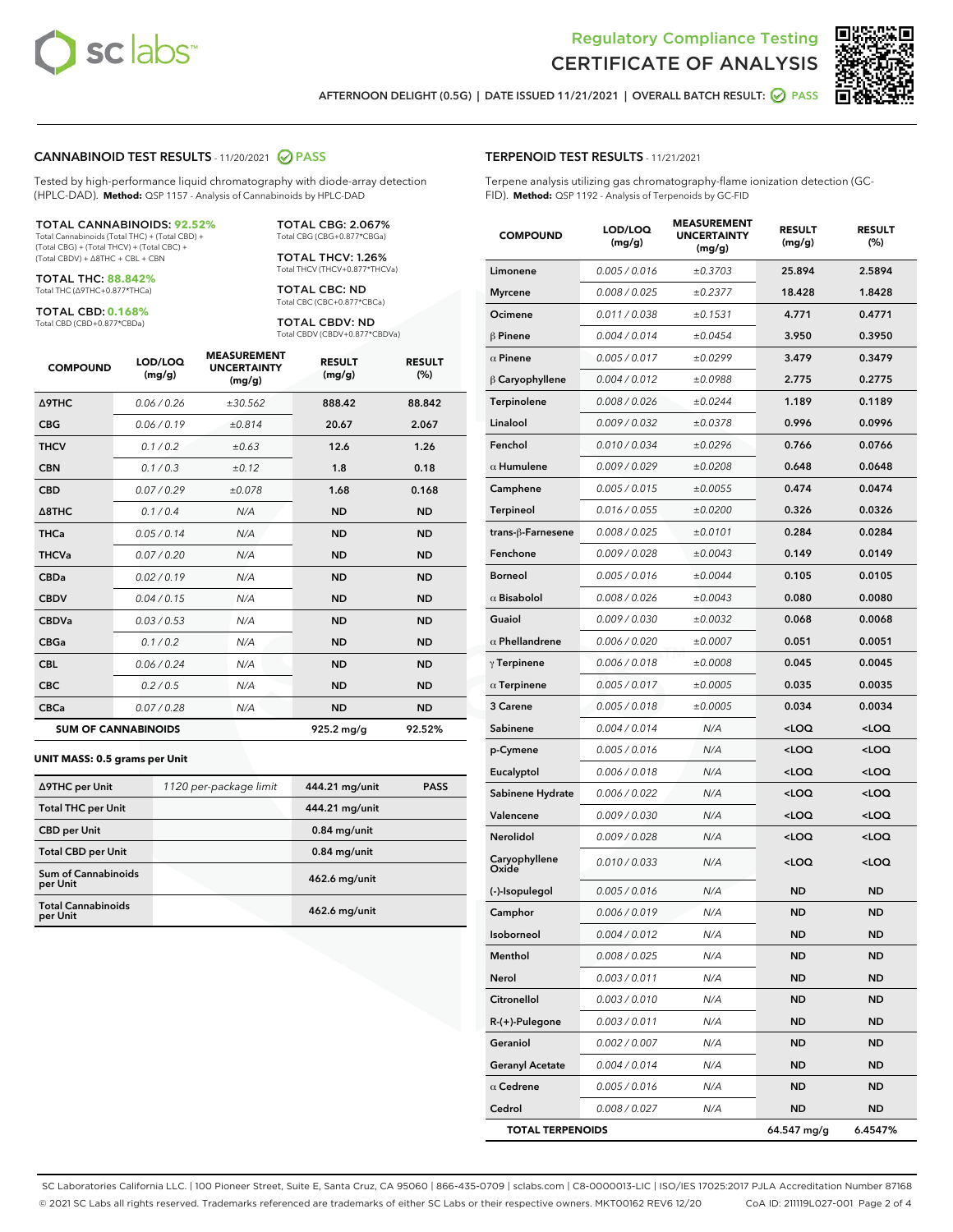



AFTERNOON DELIGHT (0.5G) | DATE ISSUED 11/21/2021 | OVERALL BATCH RESULT: @ PASS

# CATEGORY 1 PESTICIDE TEST RESULTS - 11/21/2021 2 PASS

Pesticide and plant growth regulator analysis utilizing high-performance liquid chromatography-mass spectrometry (HPLC-MS) or gas chromatography-mass spectrometry (GC-MS). \*GC-MS utilized where indicated. **Method:** QSP 1212 - Analysis of Pesticides and Mycotoxins by LC-MS or QSP 1213 - Analysis of Pesticides by GC-MS

| <b>COMPOUND</b>             | LOD/LOQ<br>$(\mu g/g)$ | <b>ACTION</b><br><b>LIMIT</b><br>$(\mu q/q)$ | <b>MEASUREMENT</b><br><b>UNCERTAINTY</b><br>$(\mu g/g)$ | <b>RESULT</b><br>$(\mu g/g)$ | <b>RESULT</b> |
|-----------------------------|------------------------|----------------------------------------------|---------------------------------------------------------|------------------------------|---------------|
| Aldicarb                    | 0.03 / 0.08            | $\ge$ LOD                                    | N/A                                                     | <b>ND</b>                    | <b>PASS</b>   |
| Carbofuran                  | 0.02 / 0.05            | $\ge$ LOD                                    | N/A                                                     | <b>ND</b>                    | <b>PASS</b>   |
| Chlordane*                  | 0.03 / 0.08            | $\ge$ LOD                                    | N/A                                                     | <b>ND</b>                    | <b>PASS</b>   |
| Chlorfenapyr*               | 0.03/0.10              | $\ge$ LOD                                    | N/A                                                     | <b>ND</b>                    | <b>PASS</b>   |
| Chlorpyrifos                | 0.02 / 0.06            | $\ge$ LOD                                    | N/A                                                     | <b>ND</b>                    | <b>PASS</b>   |
| Coumaphos                   | 0.02 / 0.07            | $\ge$ LOD                                    | N/A                                                     | <b>ND</b>                    | <b>PASS</b>   |
| Daminozide                  | 0.02 / 0.07            | $\ge$ LOD                                    | N/A                                                     | <b>ND</b>                    | <b>PASS</b>   |
| <b>DDVP</b><br>(Dichlorvos) | 0.03/0.09              | $>$ LOD                                      | N/A                                                     | <b>ND</b>                    | <b>PASS</b>   |
| Dimethoate                  | 0.03 / 0.08            | $\ge$ LOD                                    | N/A                                                     | <b>ND</b>                    | <b>PASS</b>   |
| Ethoprop(hos)               | 0.03/0.10              | $\ge$ LOD                                    | N/A                                                     | <b>ND</b>                    | <b>PASS</b>   |
| Etofenprox                  | 0.02/0.06              | $>$ LOD                                      | N/A                                                     | <b>ND</b>                    | <b>PASS</b>   |
| Fenoxycarb                  | 0.03 / 0.08            | $\ge$ LOD                                    | N/A                                                     | <b>ND</b>                    | <b>PASS</b>   |
| Fipronil                    | 0.03/0.08              | $>$ LOD                                      | N/A                                                     | <b>ND</b>                    | <b>PASS</b>   |
| Imazalil                    | 0.02 / 0.06            | $\ge$ LOD                                    | N/A                                                     | <b>ND</b>                    | <b>PASS</b>   |
| Methiocarb                  | 0.02 / 0.07            | $\ge$ LOD                                    | N/A                                                     | <b>ND</b>                    | <b>PASS</b>   |
| Methyl<br>parathion         | 0.03/0.10              | $>$ LOD                                      | N/A                                                     | <b>ND</b>                    | <b>PASS</b>   |
| <b>Mevinphos</b>            | 0.03/0.09              | $>$ LOD                                      | N/A                                                     | <b>ND</b>                    | <b>PASS</b>   |
| Paclobutrazol               | 0.02 / 0.05            | $\ge$ LOD                                    | N/A                                                     | <b>ND</b>                    | <b>PASS</b>   |
| Propoxur                    | 0.03 / 0.09            | $\ge$ LOD                                    | N/A                                                     | <b>ND</b>                    | <b>PASS</b>   |
| Spiroxamine                 | 0.03 / 0.08            | $\ge$ LOD                                    | N/A                                                     | <b>ND</b>                    | <b>PASS</b>   |
| Thiacloprid                 | 0.03/0.10              | $\ge$ LOD                                    | N/A                                                     | <b>ND</b>                    | <b>PASS</b>   |

#### CATEGORY 2 PESTICIDE TEST RESULTS - 11/21/2021 @ PASS

| <b>COMPOUND</b>          | LOD/LOQ<br>$(\mu g/g)$ | <b>ACTION</b><br><b>LIMIT</b><br>$(\mu g/g)$ | <b>MEASUREMENT</b><br><b>UNCERTAINTY</b><br>$(\mu g/g)$ | <b>RESULT</b><br>$(\mu g/g)$ | <b>RESULT</b> |
|--------------------------|------------------------|----------------------------------------------|---------------------------------------------------------|------------------------------|---------------|
| Abamectin                | 0.03/0.10              | 0.1                                          | N/A                                                     | <b>ND</b>                    | <b>PASS</b>   |
| Acephate                 | 0.02/0.07              | 0.1                                          | N/A                                                     | <b>ND</b>                    | <b>PASS</b>   |
| Acequinocyl              | 0.02/0.07              | 0.1                                          | N/A                                                     | <b>ND</b>                    | <b>PASS</b>   |
| Acetamiprid              | 0.02/0.05              | 0.1                                          | N/A                                                     | <b>ND</b>                    | <b>PASS</b>   |
| Azoxystrobin             | 0.02/0.07              | 0.1                                          | N/A                                                     | <b>ND</b>                    | <b>PASS</b>   |
| <b>Bifenazate</b>        | 0.01/0.04              | 0.1                                          | N/A                                                     | <b>ND</b>                    | <b>PASS</b>   |
| <b>Bifenthrin</b>        | 0.02 / 0.05            | 3                                            | N/A                                                     | <b>ND</b>                    | <b>PASS</b>   |
| <b>Boscalid</b>          | 0.03/0.09              | 0.1                                          | N/A                                                     | <b>ND</b>                    | <b>PASS</b>   |
| Captan                   | 0.19/0.57              | 0.7                                          | N/A                                                     | <b>ND</b>                    | <b>PASS</b>   |
| Carbaryl                 | 0.02/0.06              | 0.5                                          | N/A                                                     | <b>ND</b>                    | <b>PASS</b>   |
| Chlorantranilip-<br>role | 0.04/0.12              | 10                                           | N/A                                                     | <b>ND</b>                    | <b>PASS</b>   |
| Clofentezine             | 0.03/0.09              | 0.1                                          | N/A                                                     | <b>ND</b>                    | <b>PASS</b>   |

# CATEGORY 2 PESTICIDE TEST RESULTS - 11/21/2021 continued

| <b>COMPOUND</b>               | LOD/LOQ<br>$(\mu g/g)$ | <b>ACTION</b><br>LIMIT<br>$(\mu g/g)$ | <b>MEASUREMENT</b><br><b>UNCERTAINTY</b><br>$(\mu g/g)$ | <b>RESULT</b><br>$(\mu g/g)$ | <b>RESULT</b> |
|-------------------------------|------------------------|---------------------------------------|---------------------------------------------------------|------------------------------|---------------|
| Cyfluthrin                    | 0.12 / 0.38            | $\overline{2}$                        | N/A                                                     | <b>ND</b>                    | <b>PASS</b>   |
| Cypermethrin                  | 0.11 / 0.32            | 1                                     | N/A                                                     | <b>ND</b>                    | <b>PASS</b>   |
| Diazinon                      | 0.02 / 0.05            | 0.1                                   | N/A                                                     | ND                           | <b>PASS</b>   |
| Dimethomorph                  | 0.03 / 0.09            | 2                                     | N/A                                                     | <b>ND</b>                    | <b>PASS</b>   |
| Etoxazole                     | 0.02 / 0.06            | 0.1                                   | N/A                                                     | ND                           | <b>PASS</b>   |
| Fenhexamid                    | 0.03 / 0.09            | 0.1                                   | N/A                                                     | ND                           | <b>PASS</b>   |
| Fenpyroximate                 | 0.02 / 0.06            | 0.1                                   | N/A                                                     | <b>ND</b>                    | <b>PASS</b>   |
| Flonicamid                    | 0.03 / 0.10            | 0.1                                   | N/A                                                     | ND                           | <b>PASS</b>   |
| Fludioxonil                   | 0.03 / 0.10            | 0.1                                   | N/A                                                     | ND                           | <b>PASS</b>   |
| Hexythiazox                   | 0.02 / 0.07            | 0.1                                   | N/A                                                     | <b>ND</b>                    | <b>PASS</b>   |
| Imidacloprid                  | 0.04 / 0.11            | 5                                     | N/A                                                     | <b>ND</b>                    | <b>PASS</b>   |
| Kresoxim-methyl               | 0.02 / 0.07            | 0.1                                   | N/A                                                     | ND                           | <b>PASS</b>   |
| Malathion                     | 0.03 / 0.09            | 0.5                                   | N/A                                                     | <b>ND</b>                    | <b>PASS</b>   |
| Metalaxyl                     | 0.02 / 0.07            | $\overline{\mathcal{L}}$              | N/A                                                     | <b>ND</b>                    | <b>PASS</b>   |
| Methomyl                      | 0.03 / 0.10            | 1                                     | N/A                                                     | <b>ND</b>                    | <b>PASS</b>   |
| Myclobutanil                  | 0.03 / 0.09            | 0.1                                   | N/A                                                     | <b>ND</b>                    | <b>PASS</b>   |
| Naled                         | 0.02 / 0.07            | 0.1                                   | N/A                                                     | <b>ND</b>                    | <b>PASS</b>   |
| Oxamyl                        | 0.04 / 0.11            | 0.5                                   | N/A                                                     | ND                           | <b>PASS</b>   |
| Pentachloronitro-<br>benzene* | 0.03 / 0.09            | 0.1                                   | N/A                                                     | ND                           | <b>PASS</b>   |
| Permethrin                    | 0.04 / 0.12            | 0.5                                   | N/A                                                     | <b>ND</b>                    | <b>PASS</b>   |
| Phosmet                       | 0.03 / 0.10            | 0.1                                   | N/A                                                     | <b>ND</b>                    | <b>PASS</b>   |
| Piperonylbu-<br>toxide        | 0.02 / 0.07            | 3                                     | N/A                                                     | ND                           | <b>PASS</b>   |
| Prallethrin                   | 0.03 / 0.08            | 0.1                                   | N/A                                                     | <b>ND</b>                    | <b>PASS</b>   |
| Propiconazole                 | 0.02 / 0.07            | 0.1                                   | N/A                                                     | <b>ND</b>                    | <b>PASS</b>   |
| Pyrethrins                    | 0.04 / 0.12            | 0.5                                   | N/A                                                     | ND                           | PASS          |
| Pyridaben                     | 0.02 / 0.07            | 0.1                                   | N/A                                                     | <b>ND</b>                    | <b>PASS</b>   |
| Spinetoram                    | 0.02 / 0.07            | 0.1                                   | N/A                                                     | ND                           | <b>PASS</b>   |
| Spinosad                      | 0.02 / 0.07            | 0.1                                   | N/A                                                     | <b>ND</b>                    | <b>PASS</b>   |
| Spiromesifen                  | 0.02 / 0.05            | 0.1                                   | N/A                                                     | ND                           | <b>PASS</b>   |
| Spirotetramat                 | 0.02 / 0.06            | 0.1                                   | N/A                                                     | ND                           | <b>PASS</b>   |
| Tebuconazole                  | 0.02 / 0.07            | 0.1                                   | N/A                                                     | ND                           | <b>PASS</b>   |
| Thiamethoxam                  | 0.03 / 0.10            | 5                                     | N/A                                                     | ND                           | <b>PASS</b>   |
| Trifloxystrobin               | 0.03 / 0.08            | 0.1                                   | N/A                                                     | <b>ND</b>                    | <b>PASS</b>   |

SC Laboratories California LLC. | 100 Pioneer Street, Suite E, Santa Cruz, CA 95060 | 866-435-0709 | sclabs.com | C8-0000013-LIC | ISO/IES 17025:2017 PJLA Accreditation Number 87168 © 2021 SC Labs all rights reserved. Trademarks referenced are trademarks of either SC Labs or their respective owners. MKT00162 REV6 12/20 CoA ID: 211119L027-001 Page 3 of 4